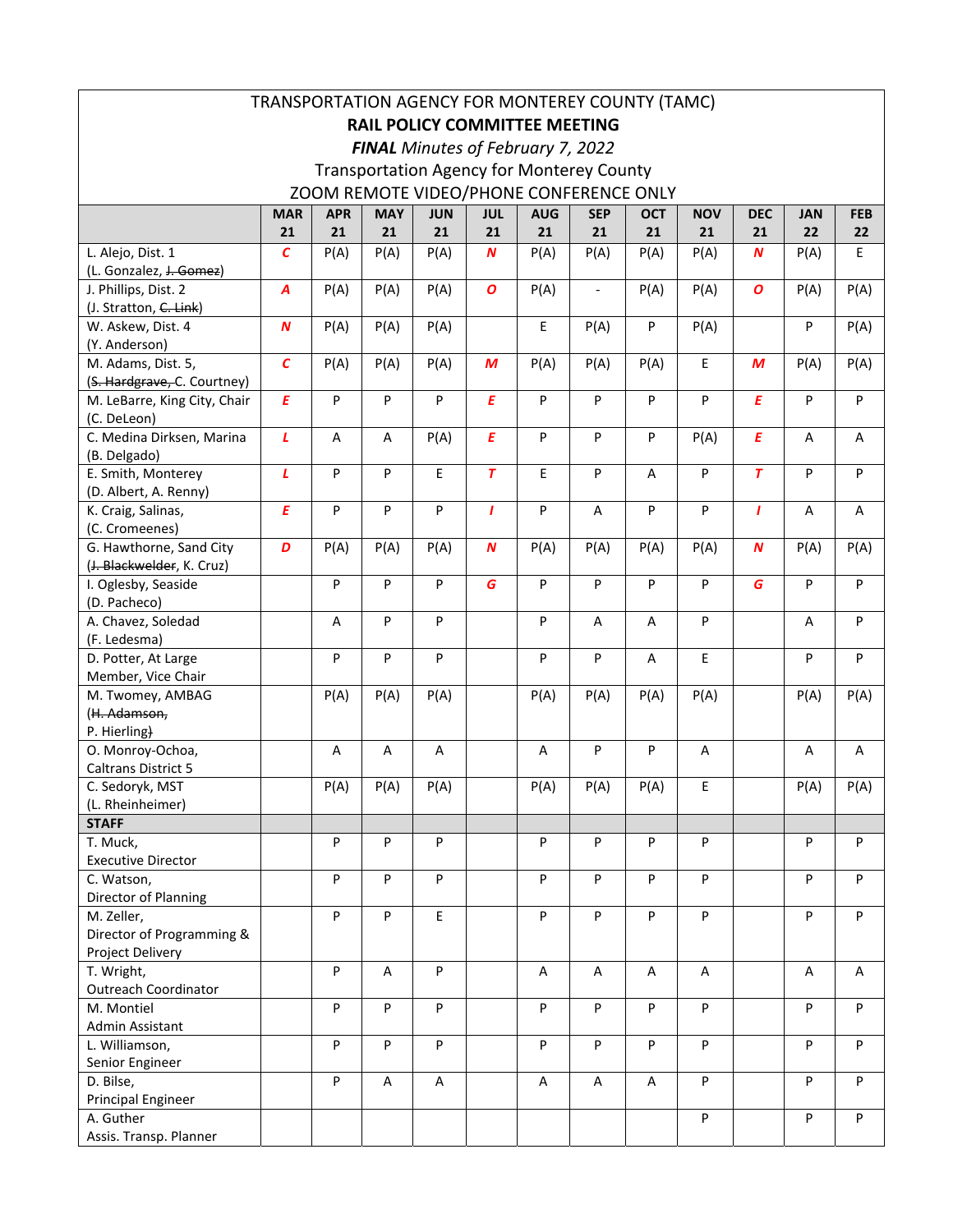*TC: via teleconference; VC: via video conference* 

P = Present A = Absent P(A) = alternate present  $E = Excused$ 

### **1. QUORUM CHECK AND CALL TO ORDER**

Chair LeBarre called the meeting to order at 3:01 p.m. A quorum was established.

| Benson Kwong                    | Caltrans | Tarah Brady | Caltrans |
|---------------------------------|----------|-------------|----------|
| <b>Shannon Simonds</b> Caltrans |          |             |          |

# **2. PUBLIC COMMENTS**

None

# **3. CONSENT AGENDA**

- **M/S/C**  Potter/Smith/unanimous
- **3.1**  Approved minutes of the January 10, 2022 Rail Policy Committee meeting.
- **3.2**  Received update on the planned increase in passenger rail service along the coast corridor between San Francisco and Los Angeles.  **END OF CONSENT AGENDA**

#### **4. RAIL POLICY COMMITTEE ELECTIONS**

The Committee held elections for Chair and Vice Chair for 2022‐24.

Christina Watson, Director of Planning, noted that bylaws call for the Rail Policy Committee to elect a Chair and Vice Chair in February of every even year.

# **M/S/C**  Potter / Oglesby / unanimous

Committee Member Potter made a motion, seconded by Committee Member Oglesby, to nominate Mike LeBarre to continue to Chair the Rail Policy Committee.

#### **M/S/C** Smith / Cruz / unanimous

Committee Member Smith made a motion, seconded by Committee Alternate Cruz, to nominate Dave Potter as Vice Chair for the Rail Policy Committee.